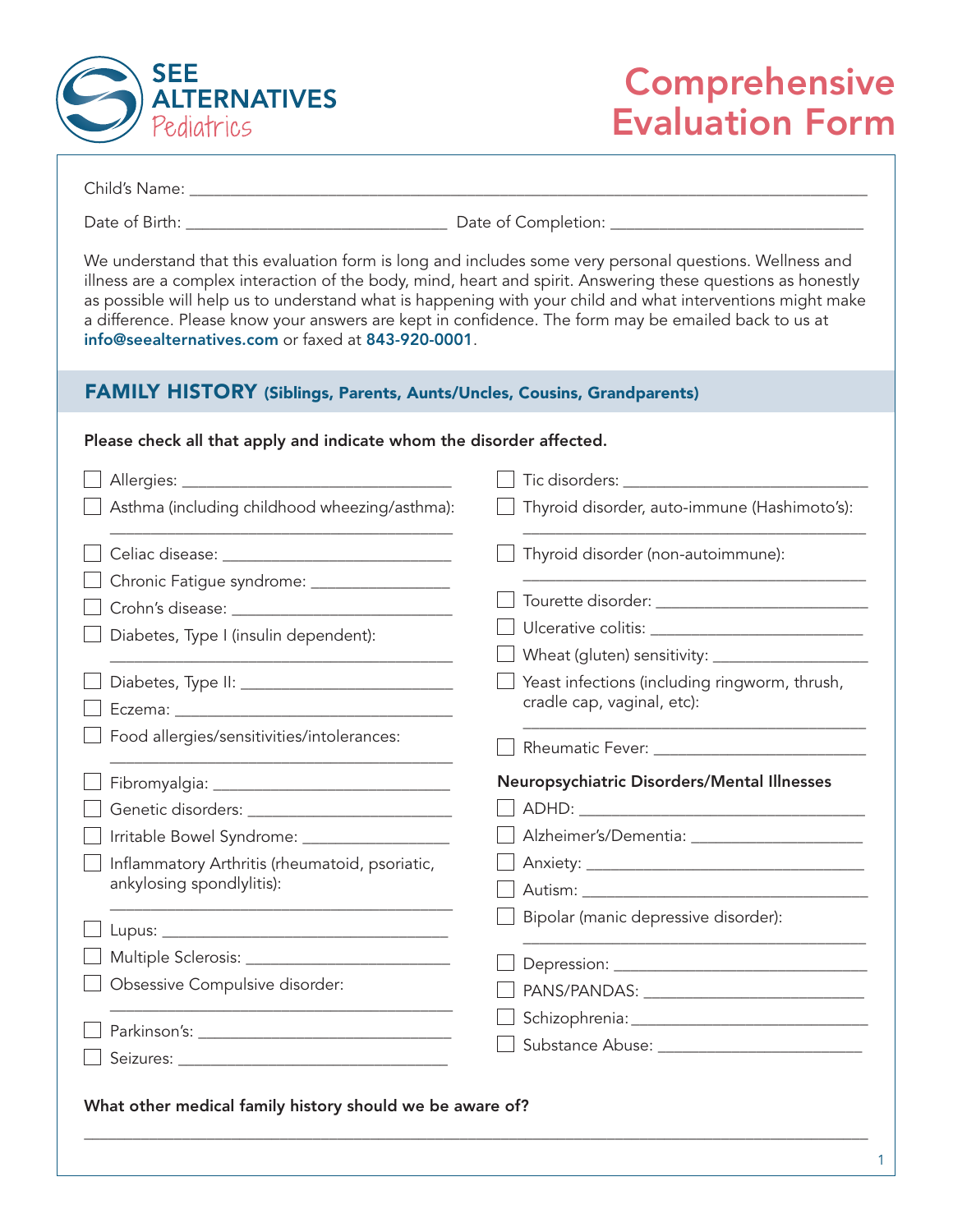## PRECONCEPTION/CONCEPTION

| Mother's health before and around conception of above mentioned child.   Adopted, not known      |
|--------------------------------------------------------------------------------------------------|
| Did the mother conceive easily and intentionally?                                                |
| Did the mother use fertility drugs, in-vitro fertilization, etc?                                 |
| Does the mother have a history of miscarriages before or after this child?                       |
| How would you describe the mother's general health the year prior to conception?                 |
| Did the mother have frequent antibiotic use as a child or adult (strep, OM, sinuses, acne, etc)? |
| Did the mother have yeast infections as a child or adult?                                        |
| Did the mother have frequent viral infections as a child or adult?                               |
| Was the mother over or under weight?                                                             |
| Did the mother have diabetes? $\Box$ Yes $\Box$ No                                               |
| What stressors did the mother have in this year and how did she manage the stress?               |
| What was the mother's occupation?                                                                |
| Father's health before and around conception of above mentioned child. $\Box$ Adopted, not known |
| How would you describe the father's general health the year prior to conception?                 |
| What stressors did the father have in this year and how did he manage the stress?                |
| What was the father's occupation?                                                                |
|                                                                                                  |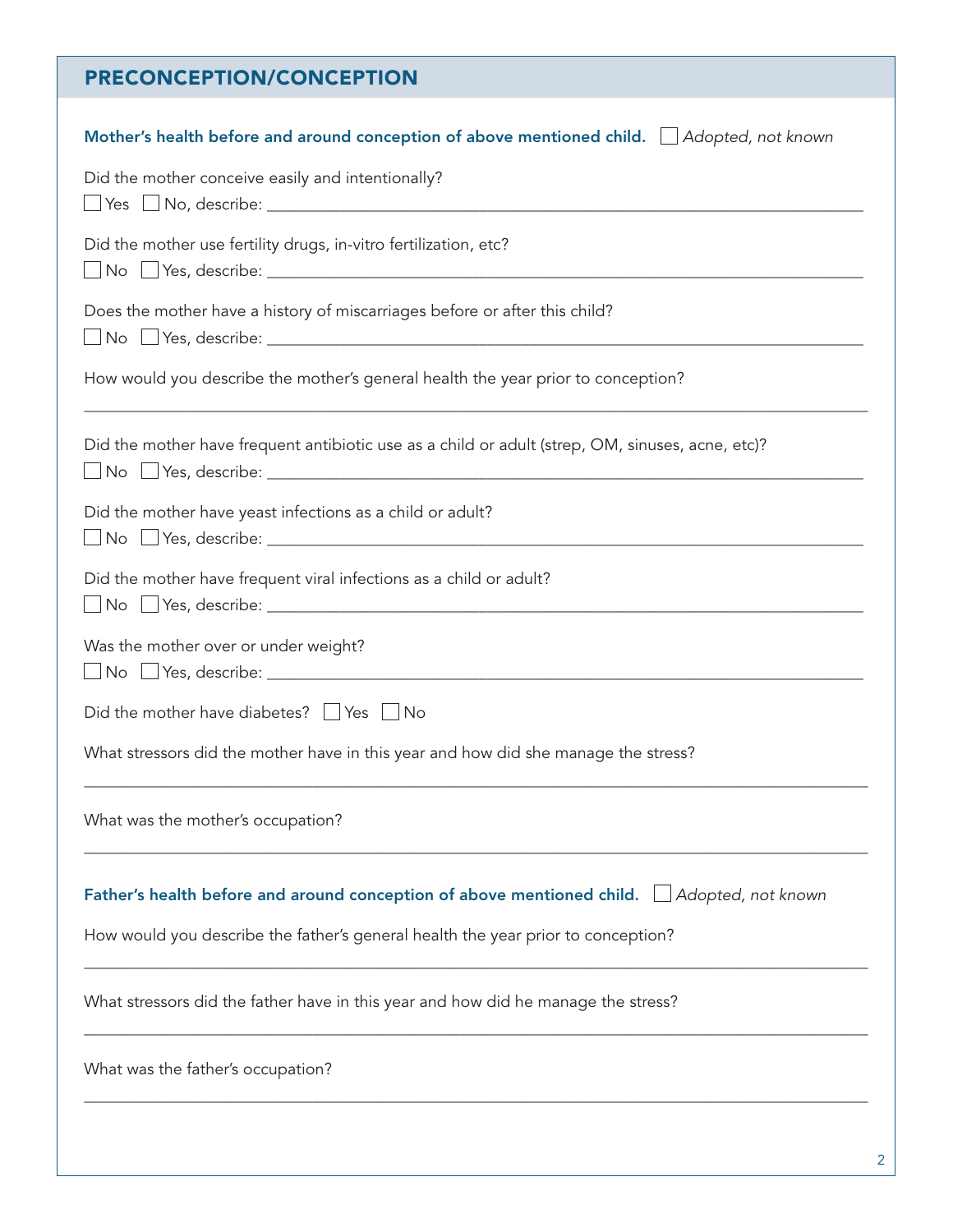### IN-UTERO/PREGNANCY

| Did either parent have any of these exposures during the pregnancy? $\Box$ Adopted, not known<br>Please check all that apply and provide details.                                                                                                                                                         |
|-----------------------------------------------------------------------------------------------------------------------------------------------------------------------------------------------------------------------------------------------------------------------------------------------------------|
|                                                                                                                                                                                                                                                                                                           |
|                                                                                                                                                                                                                                                                                                           |
|                                                                                                                                                                                                                                                                                                           |
|                                                                                                                                                                                                                                                                                                           |
|                                                                                                                                                                                                                                                                                                           |
|                                                                                                                                                                                                                                                                                                           |
| Mother LAdopted, not known                                                                                                                                                                                                                                                                                |
| Did mother have "silver" dental fillings (amalgams) at the time of pregnancy? $\Box$ No $\Box$ Yes, number: $\Box$                                                                                                                                                                                        |
| Did mother have new silver fillings put in or old ones repaired/removed during pregnancy? $\Box$ No $\Box$ Yes                                                                                                                                                                                            |
|                                                                                                                                                                                                                                                                                                           |
| Did mother have any thyroid testing done during or after this pregnancy? $\Box$ No $\Box$ Yes, results: ________                                                                                                                                                                                          |
| Did mother have gestational diabetes during this pregnancy? $\Box$ No $\Box$ Yes                                                                                                                                                                                                                          |
| Did mother use any street drugs, alcohol, cigarettes/tobacco/e-cigs, prescription drugs (progesterone)?                                                                                                                                                                                                   |
|                                                                                                                                                                                                                                                                                                           |
| Any problems with the pregnancy? Please check all that apply and provide details.<br>$\Box$ Excessive vomiting, nausea (>3weeks) $\_\_$<br>Did mother experience any other health concerns during the pregnancy?<br>Did mother experience any new stressors or change in occupation during the pregnancy? |
|                                                                                                                                                                                                                                                                                                           |
| Father Adopted, not known                                                                                                                                                                                                                                                                                 |
| Did father experience any change in general health, stress level, or occupation during the pregnancy?                                                                                                                                                                                                     |
|                                                                                                                                                                                                                                                                                                           |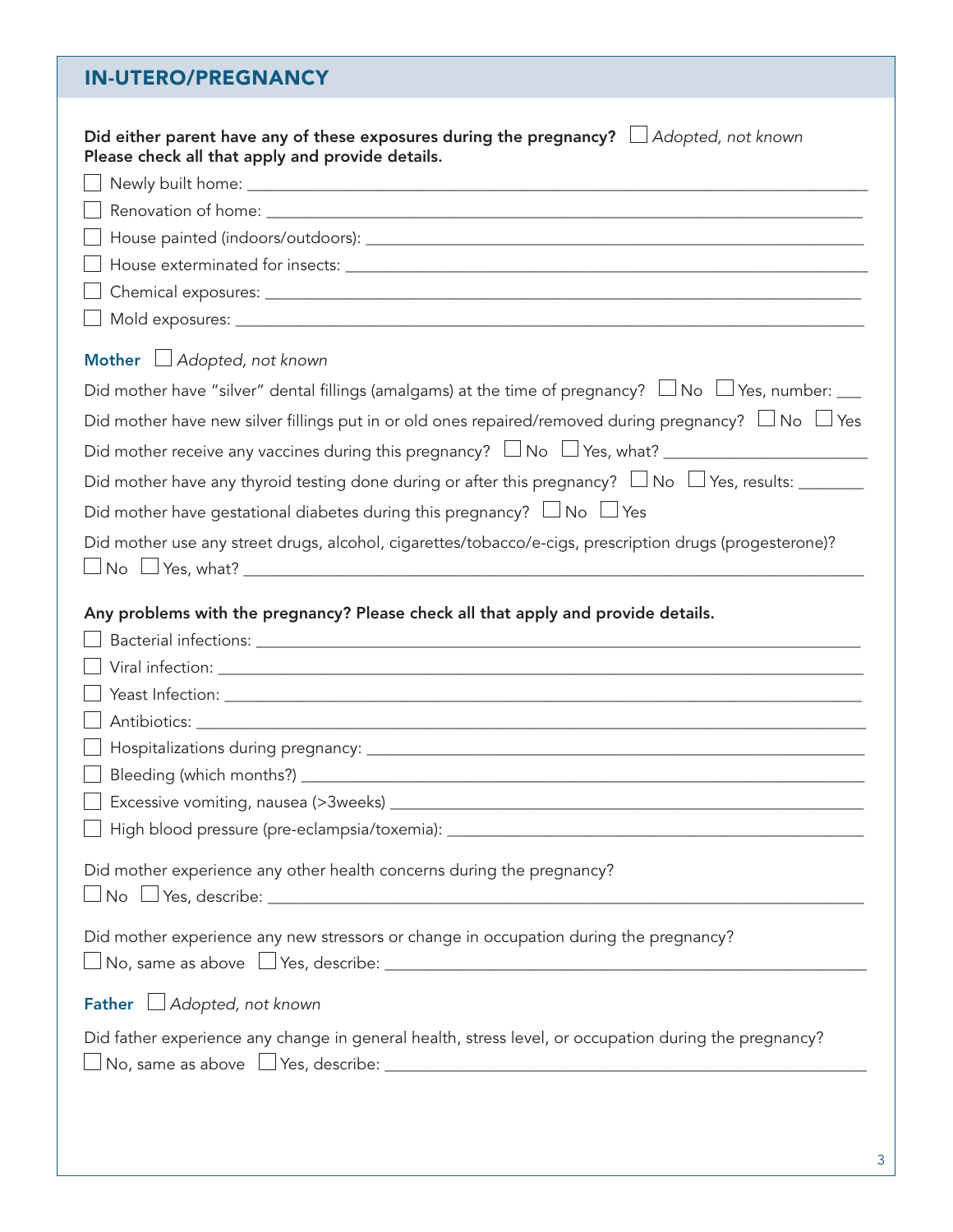| <b>DELIVERY</b>                                                                                                                                                                                                                                    |                                                        |
|----------------------------------------------------------------------------------------------------------------------------------------------------------------------------------------------------------------------------------------------------|--------------------------------------------------------|
| Please check all that apply.<br>$\Box$ Vaginal Birth<br>Vaginal Birth after C-Section                                                                                                                                                              | Premature<br>Full-Term                                 |
| Location of delivery: $\Box$ Hospital $\Box$ Birthing Center $\Box$ Home Birth<br>Was labor induced? $\Box$ No $\Box$ Yes, describe: _________________________________                                                                             |                                                        |
| What medications were used during labor and/or delivery?<br>None<br>$\Box$ Antibiotics (group B Strep),<br>Pitocin                                                                                                                                 | Anesthesia<br>Oxygen<br>Rhogam (# of shots: ________ ) |
| <b>NEWBORN PERIOD (First Month of Life)</b>                                                                                                                                                                                                        |                                                        |
| Were any of these given to the baby at the hospital?<br>Hep B: $\Box$ No $\Box$ Yes<br>Any complications, infections, etc. in the first month of life for baby, mom or dad?                                                                        |                                                        |
| <b>INFANCY/TODDLER (Birth to 2 Years)</b>                                                                                                                                                                                                          |                                                        |
| Breast Fed? ■ No ■ Yes, how long? <u>■ ■ No ■ Yes</u> Difficulty latching? ■ No ■ Yes<br>Any difficulty tolerating breast milk or formula?<br>Any difficulty swallowing?<br>Any concerns about this child's growth or weight gain before age of 2? |                                                        |
|                                                                                                                                                                                                                                                    | 4                                                      |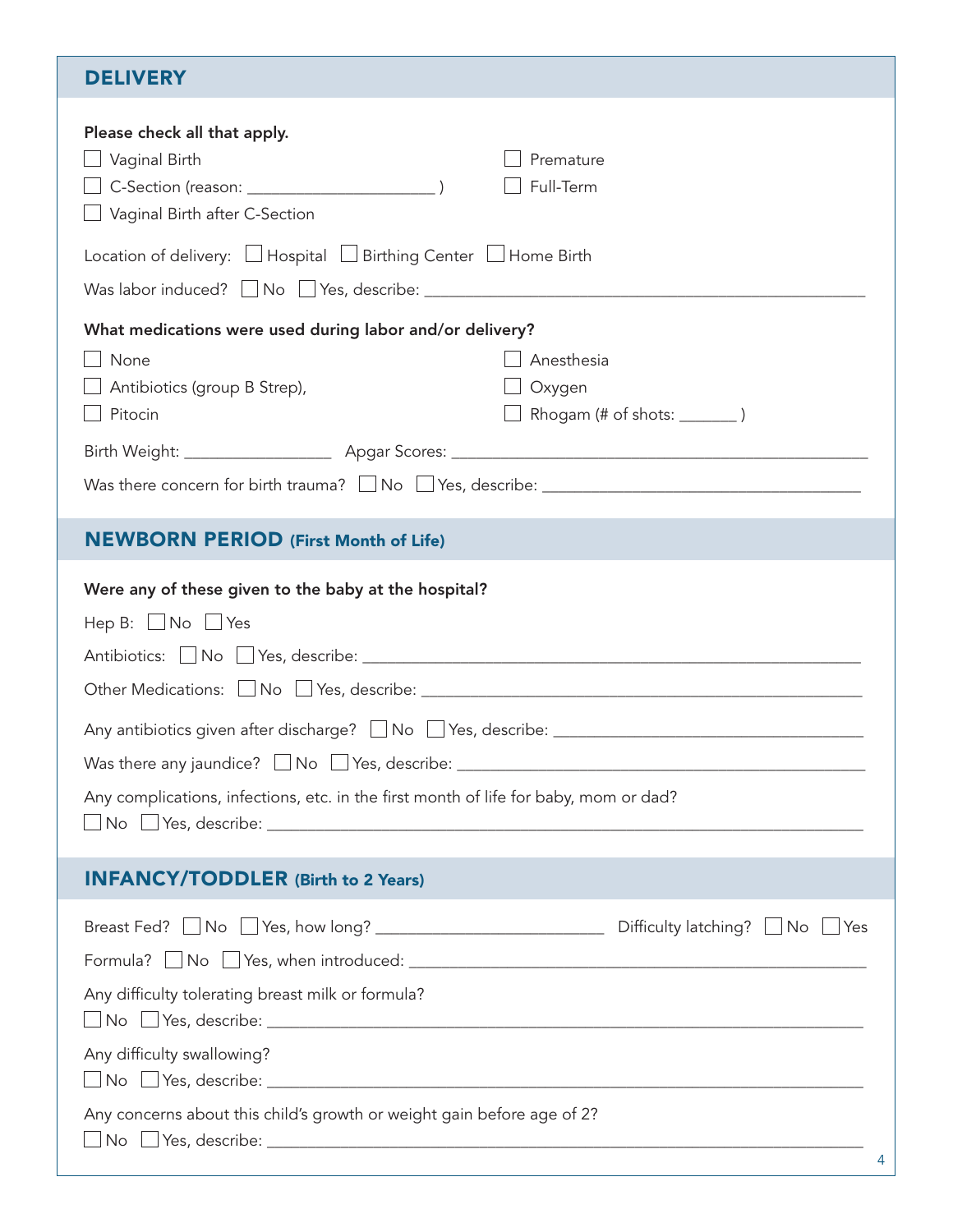### INFANCY/TODDLER (continued)

At what age were foods introduced and how did introduction of solids go?

| Did your baby experience:                                                     |           |         |
|-------------------------------------------------------------------------------|-----------|---------|
|                                                                               |           |         |
| Excessive drooling? No PYes                                                   |           |         |
| Poor head control/floppy baby (low muscle tone) $\Box$ No $\Box$ Yes          |           |         |
|                                                                               |           |         |
|                                                                               |           |         |
| "Crashing" when sick (easily dehydrated or hospitalized) $\Box$ No $\Box$ Yes |           |         |
|                                                                               |           |         |
|                                                                               |           |         |
| Was your child on prophylactic antibiotics during the first 2 years of life?  |           |         |
|                                                                               |           |         |
| History of ear infections treated with antibiotics?                           |           |         |
|                                                                               | $\Box$ No | $ $ Yes |
| History of wheezing?                                                          |           |         |
|                                                                               |           |         |
| History of eczema?                                                            |           |         |
|                                                                               |           |         |
| Was your baby sick with a lot of colds as an infant?                          |           |         |
|                                                                               |           |         |
| Did your baby have thrush?                                                    |           |         |
|                                                                               |           |         |
|                                                                               |           |         |
| Did your baby have red ring around anus/cracking/bleeding?                    |           |         |
|                                                                               |           |         |
| Describe your child's temperament as an infant and toddler:                   |           |         |
|                                                                               |           |         |
| Describe your baby's sleep patterns in infancy:                               |           |         |
|                                                                               |           |         |
| Describe your child's sleep patterns as a todder:                             |           |         |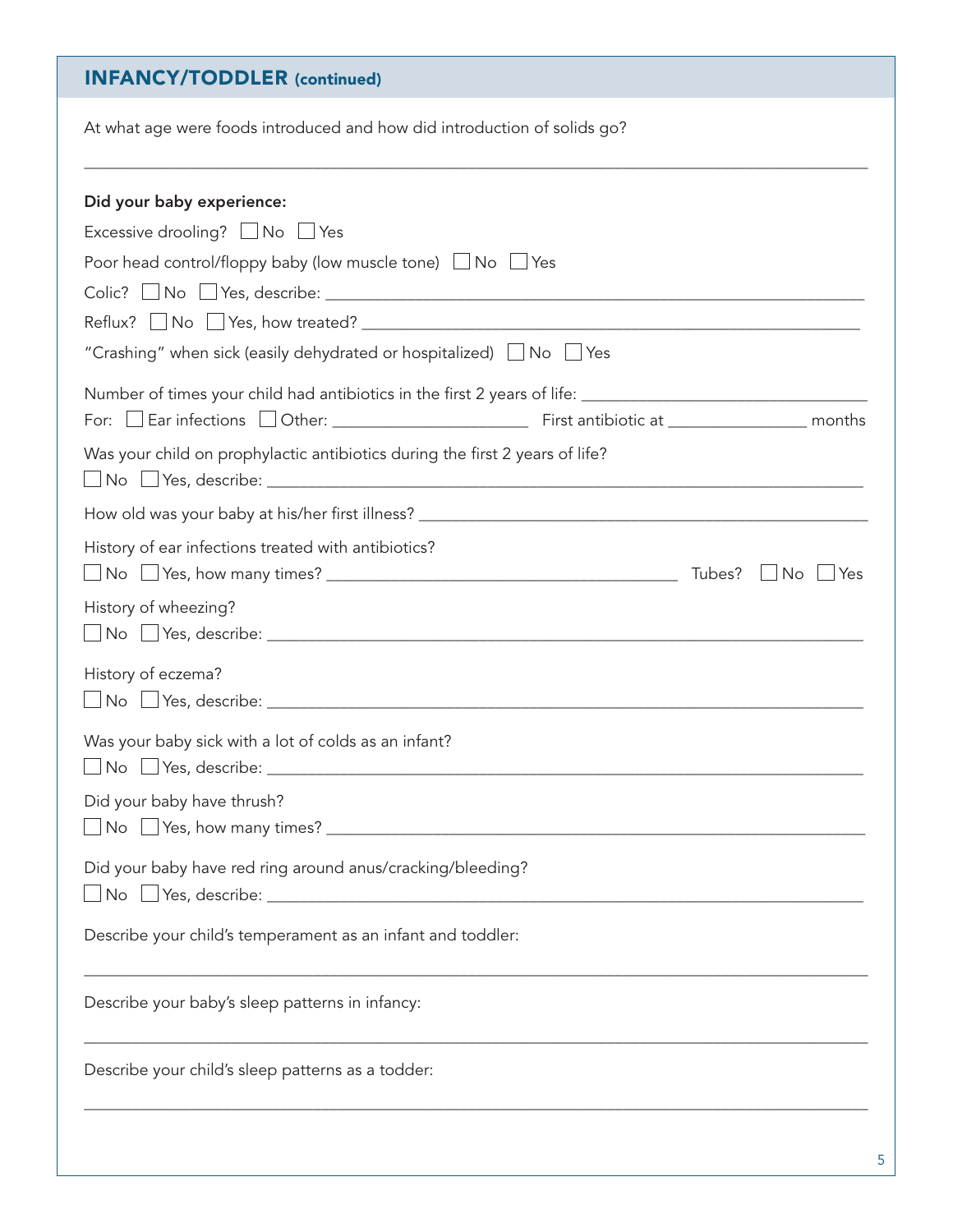## INFANCY/TODDLER (continued)

| Describe the texture of your child's bowel movements in the first 2 years of life:                                                                                                                                                                                                                                                                                                                                                                                            |
|-------------------------------------------------------------------------------------------------------------------------------------------------------------------------------------------------------------------------------------------------------------------------------------------------------------------------------------------------------------------------------------------------------------------------------------------------------------------------------|
| Fouls smelling gas/stools? Mo PYes, describe: Manual Communication of the Senate Area and Testa and Testa and<br>Mucus in stool? $\Box$ No $\Box$ Yes, describe: $\Box$ And $\Box$ And $\Box$ No $\Box$ Yes, describe: $\Box$<br>Any surgeries or procedures during this time?<br>Any developmental concerns or delays?                                                                                                                                                       |
| Any regressions or loss of developmental skills?                                                                                                                                                                                                                                                                                                                                                                                                                              |
| Check all that apply for the first 12 months of life:<br>Did not crawl<br>Dragged one side of body while crawling (for over one month)<br>Could not stand when supported<br>Did not search for objects that are hidden while he or she watches<br>Said no single words ("mama" or "dada")<br>Did not learn to use gestures, such as waving or shaking head<br>$\Box$ Did not point to objects or pictures<br>$\Box$ Experienced a dramatic loss of skills he or she once had. |
| Check all that apply for the first 24 months of life:<br>Did not walk by 18 months<br>Failed to develop a mature heel-toe walking pattern after several months of walking, or walked only on<br>the toes<br>Did not speak at least 15 words<br>Did not use two-word sentences by age 2                                                                                                                                                                                        |
| By 15 months, did not seem to know the function of common household objects (brush, telephone,<br>bell, fork, spoon)<br>Did not imitate actions or words by the end of this period<br>Did not follow simple instructions by age 2<br>Could not push a wheeled toy by age 2<br>Experienced a dramatic loss of skills he or she once had                                                                                                                                        |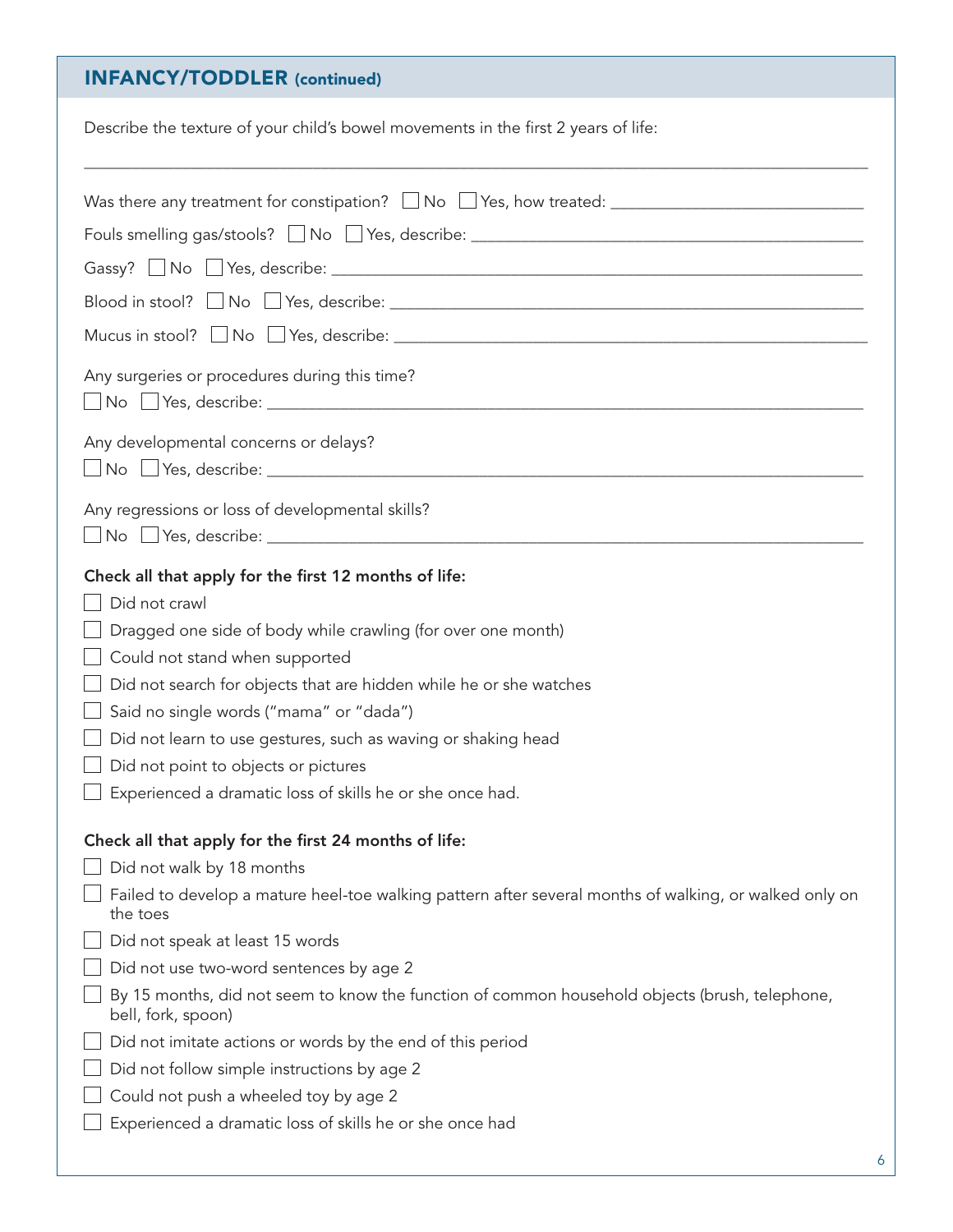| <b>INFANCY/TODDLER (continued)</b>                                                                                                     |
|----------------------------------------------------------------------------------------------------------------------------------------|
| Was your child immunized according to CDC schedule?                                                                                    |
| Do you feel immunizations have had an impact on your child's health?                                                                   |
| Does the child have any known genetic or metabolic disorders?                                                                          |
| Did you have any concerns about growth or weight gain after age 2?                                                                     |
| PRE-SCHOOL (Ages 2-5)                                                                                                                  |
| Was your child very picky or selective about foods after 2 years? $\Box$ No $\Box$ Yes, describe (include how                          |
| Did you have concerns about your child's sleep pattern after 2 years old?                                                              |
| <b>Antibiotic History</b>                                                                                                              |
| Did your child require antibiotics after the age of 2?                                                                                 |
| Does your child have a history of strep?<br>No $\Box$ Yes, how many times?<br>Treatment:                                               |
| Did your child have ear infections after 2?<br>$\Box$ No $\Box$ Yes, treatment: $\Box$                                                 |
| At any time since birth has your child experienced any of the following exposures? Please check all<br>that apply and provide details. |
|                                                                                                                                        |
|                                                                                                                                        |
|                                                                                                                                        |
|                                                                                                                                        |
|                                                                                                                                        |
|                                                                                                                                        |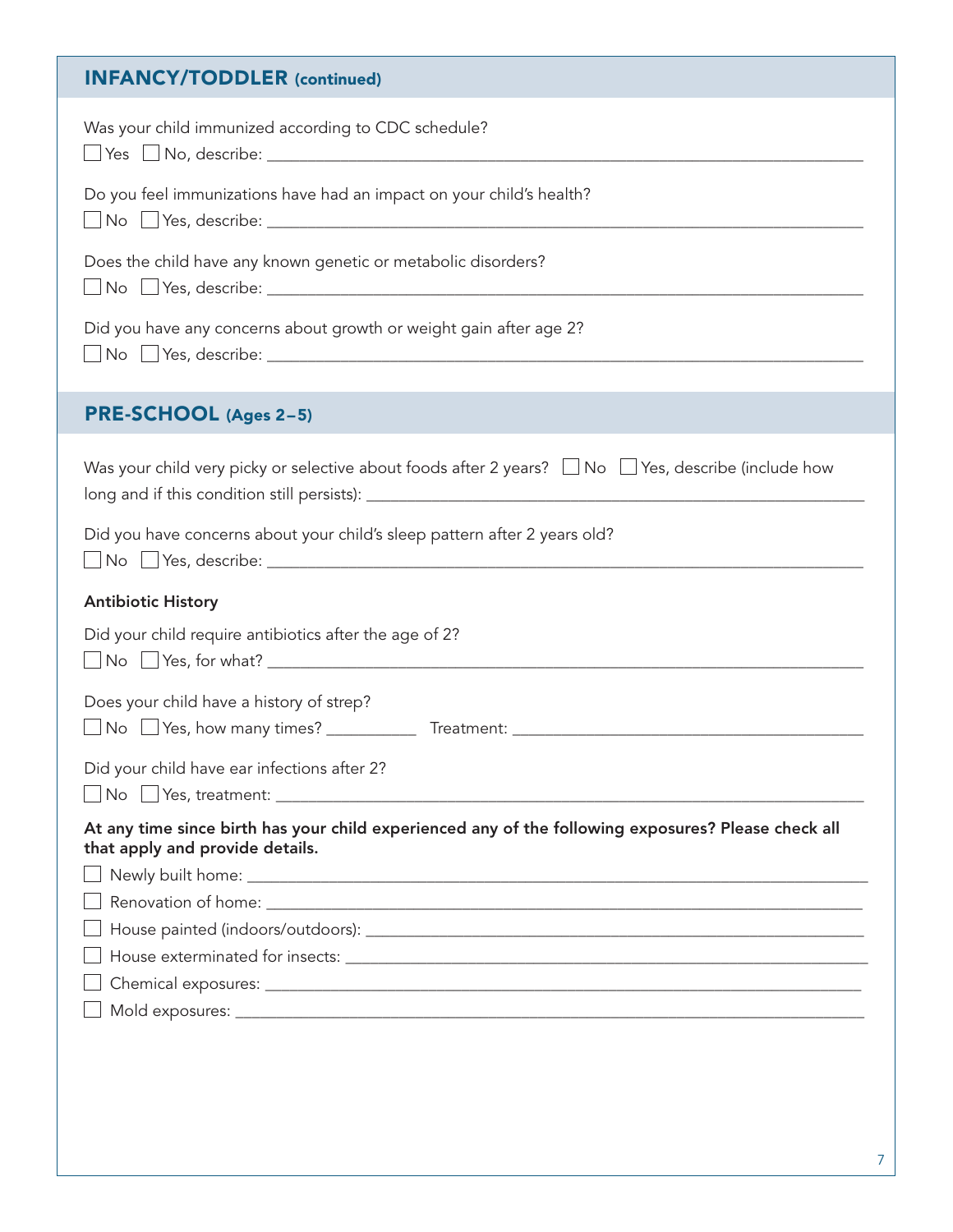#### **CURRENT**

| If the individual this form is describing is 10 years or older, please have him/her participate in<br>answering this section. |                         |
|-------------------------------------------------------------------------------------------------------------------------------|-------------------------|
|                                                                                                                               | Grade: ________________ |
| Please describe academic performance and any concerns about school:                                                           |                         |
| When was the last time you feel your child was well?                                                                          |                         |
| Did something trigger your child's change in health?                                                                          |                         |
| Is there anything that makes your child feel better?                                                                          |                         |
| Is there anything that makes your child feel worse?                                                                           |                         |
|                                                                                                                               |                         |

What would you like to accomplish with your child's health/well-being? \_\_\_\_\_\_\_\_\_\_\_\_\_\_\_\_\_\_\_\_\_\_\_\_\_\_\_\_\_\_\_\_\_\_\_\_\_\_\_\_\_\_\_\_\_\_\_\_\_\_\_\_\_\_\_\_\_\_\_\_\_\_\_\_\_\_\_\_\_\_\_\_\_\_\_\_\_\_\_\_\_\_\_\_\_\_\_\_\_\_\_\_\_\_\_\_

#### Please list current and ongoing problems in order of priority:

| <b>Describe the Problem</b>  | Severity (mild,<br>moderate, severe) | <b>Prior Treatment/</b><br>Approach | <b>Effectiveness of Treatment</b><br>(excellent, good, fair, poor) |
|------------------------------|--------------------------------------|-------------------------------------|--------------------------------------------------------------------|
| Example: Difficulty focusing | Severe                               | <b>Ritalin</b>                      | Fair                                                               |
|                              |                                      |                                     |                                                                    |
|                              |                                      |                                     |                                                                    |
|                              |                                      |                                     |                                                                    |
|                              |                                      |                                     |                                                                    |
|                              |                                      |                                     |                                                                    |
|                              |                                      |                                     |                                                                    |
|                              |                                      |                                     |                                                                    |
|                              |                                      |                                     |                                                                    |
|                              |                                      |                                     |                                                                    |
|                              |                                      |                                     |                                                                    |
|                              |                                      |                                     |                                                                    |
|                              |                                      |                                     |                                                                    |

*If you need more space, please attach an additional page.*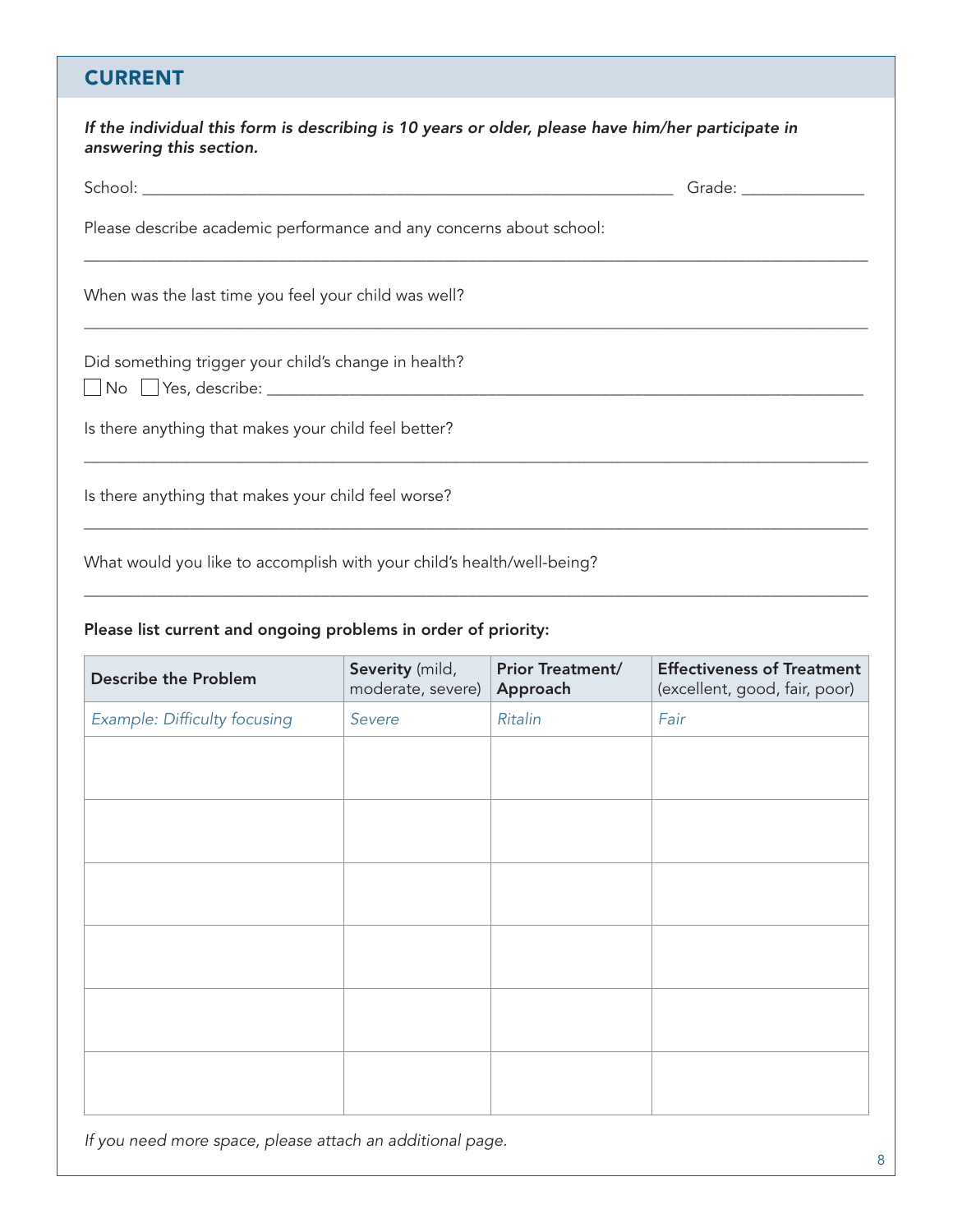#### EATING PATTERN

| Please provide a food diary for at least 3 days (ideally 7 days). Include every food and drink your child<br>Food diary can be found on the final page of this form. Please attach additional sheets if needed.                                                                                                                                                                                                                                                                                                        |                                                                                                                                                                                                                        |                                                                                                                                                               | consumes, including the amount. Be honest! We cannot help unless we know what is really happening.                                                                |
|------------------------------------------------------------------------------------------------------------------------------------------------------------------------------------------------------------------------------------------------------------------------------------------------------------------------------------------------------------------------------------------------------------------------------------------------------------------------------------------------------------------------|------------------------------------------------------------------------------------------------------------------------------------------------------------------------------------------------------------------------|---------------------------------------------------------------------------------------------------------------------------------------------------------------|-------------------------------------------------------------------------------------------------------------------------------------------------------------------|
| Does your child adhere to a special diet?                                                                                                                                                                                                                                                                                                                                                                                                                                                                              |                                                                                                                                                                                                                        |                                                                                                                                                               |                                                                                                                                                                   |
|                                                                                                                                                                                                                                                                                                                                                                                                                                                                                                                        |                                                                                                                                                                                                                        |                                                                                                                                                               |                                                                                                                                                                   |
|                                                                                                                                                                                                                                                                                                                                                                                                                                                                                                                        |                                                                                                                                                                                                                        |                                                                                                                                                               |                                                                                                                                                                   |
| What factors apply to your child's current lifestyle and eating habits? Check all that apply.<br>Fast eater<br>Erratic eating pattern<br>Eats too much<br>Dislikes healthy foods<br>Time constraints<br>Eats more than 50% meals<br>away from home<br>$\Box$ Poor snack choices                                                                                                                                                                                                                                        | $\Box$ Sensory issues with food<br>$\Box$ Picky eater<br>Limited variety of foods<br>(less than 5 per day)<br>Prefers cold foods<br>Prefers hot foods<br>$\Box$ Every meal is a struggle<br>Most family meals together |                                                                                                                                                               | Erratic meal times<br>Uses food as bribe or reward<br>Most meals eaten at the table<br>High juice intake<br>Low fruit/vegetable intake<br>High sugar/sweet intake |
| <b>SLEEP PATTERN</b>                                                                                                                                                                                                                                                                                                                                                                                                                                                                                                   |                                                                                                                                                                                                                        |                                                                                                                                                               |                                                                                                                                                                   |
| Does your child nap? Mo PYes, describe: Manual Manual Museum Museum Museum Museum Museum Museum Museum Museum<br>Please check all items that describe your child's sleep pattern:<br>Falls asleep easily<br>Difficulty falling asleep most of the time<br>Difficulty falling asleep occasionally<br>$\Box$ Once asleep, stays asleep all night and body is<br>peaceful and calm<br>Stays asleep all night but body is restless,<br>tosses and turns (covers all torn up)<br>Awakens maybe once a night, and goes right |                                                                                                                                                                                                                        | $\Box$ Sleeps with parents<br>$\Box$ Sleeps more than normal<br>$\Box$ Sleeps less than normal<br>$\Box$ Snores<br>Moans or cries in sleep<br>Sweats at night | Has pauses in breathing where you are waiting<br>for them to take another breath                                                                                  |
| back to sleep<br>Frequent night awakenings, does not go back<br>to sleep easily<br>Not unusual to "be up for the day" at<br>extremely early hour, e.g. 2 or 3 a.m.<br>Sleeps in their own bed<br>Does your child take anything to help them sleep (melatonin, clonidine)?<br>No                                                                                                                                                                                                                                        |                                                                                                                                                                                                                        | Nightmares<br>Night terrors<br>Sleep walks                                                                                                                    |                                                                                                                                                                   |
|                                                                                                                                                                                                                                                                                                                                                                                                                                                                                                                        |                                                                                                                                                                                                                        |                                                                                                                                                               | 9                                                                                                                                                                 |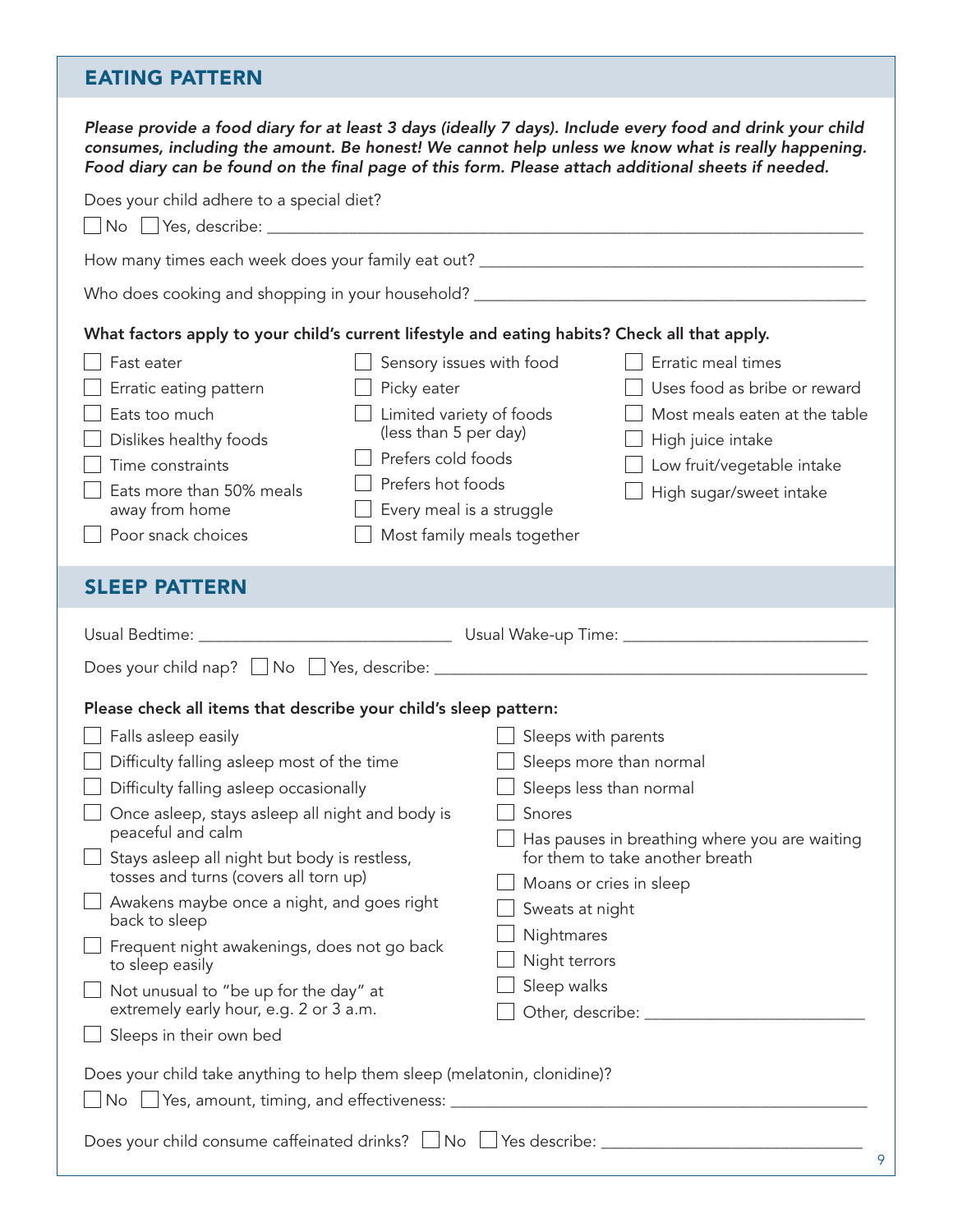#### BOWEL PATTERN

| What number on the Bristol stool chart (search google for images) corresponds with your child's typical<br>bowel movement? (check all that apply) $\Box$ 1 $\Box$ 2 $\Box$ 3 $\Box$ 4 $\Box$ 5 $\Box$ 6 $\Box$ 7                                                                                                                                                                                                                                                                                                                                                                                                                                                                                                            |           |              |
|-----------------------------------------------------------------------------------------------------------------------------------------------------------------------------------------------------------------------------------------------------------------------------------------------------------------------------------------------------------------------------------------------------------------------------------------------------------------------------------------------------------------------------------------------------------------------------------------------------------------------------------------------------------------------------------------------------------------------------|-----------|--------------|
| Check off items that describe your child's bowel pattern. (If you don't see your child's stool any longer, ask<br>your child these questions and/or ask them to hold flushing so you can observe the stools.)<br>Enormous bowel movements<br>Diarrhea and constipation<br>Undigested food present in stools<br>Mucus in the stools<br>Sandy or gritty-looking stools<br>Sticky stools, or child has trouble cleaning self after BM, uses too much toilet paper<br>Gas, bloating, or discomfort with fiber foods<br>Avoids foods with fiber because of gas, bloating, or discomfort<br>What does his/her breath smell like?<br>$\Box$ Not bad $\;\Box$ Like freshly baked bread $\;\Box$ Stinky, bad $\;\Box$ Just like poop |           |              |
| <b>DENTAL HISTORY</b>                                                                                                                                                                                                                                                                                                                                                                                                                                                                                                                                                                                                                                                                                                       |           |              |
| Does your child have silver mercury fillings?<br>Does your child have any other dental work?<br>Does your child have tooth pain, problems chewing, gingivitis, other?                                                                                                                                                                                                                                                                                                                                                                                                                                                                                                                                                       |           |              |
| <b>OTHER HEALTH ISSUES</b>                                                                                                                                                                                                                                                                                                                                                                                                                                                                                                                                                                                                                                                                                                  |           |              |
| Please indicate if your child is experiencing any of these by checking "yes" or "no." If your child has<br>experienced something previously, check the "previous" box.                                                                                                                                                                                                                                                                                                                                                                                                                                                                                                                                                      |           |              |
| <b>GI and Immune:</b>                                                                                                                                                                                                                                                                                                                                                                                                                                                                                                                                                                                                                                                                                                       | <b>No</b> | Yes Previous |
| Skin is very pale                                                                                                                                                                                                                                                                                                                                                                                                                                                                                                                                                                                                                                                                                                           |           |              |
| Dark under-eye circles (If yes:<br>mild<br>moderate<br>very dark)<br>dark<br>Puffiness under lower lashes                                                                                                                                                                                                                                                                                                                                                                                                                                                                                                                                                                                                                   |           |              |
| Frequent runny nose / Seasonal allergies                                                                                                                                                                                                                                                                                                                                                                                                                                                                                                                                                                                                                                                                                    |           |              |
| Frequent, brief grabbing at penis or vaginal area, as if they felt a sharp pain                                                                                                                                                                                                                                                                                                                                                                                                                                                                                                                                                                                                                                             |           |              |
| Cheeks and ears sometimes flush bright red for no reason (Not when exercising or<br>has a fever, just at odd random times)                                                                                                                                                                                                                                                                                                                                                                                                                                                                                                                                                                                                  |           | 10           |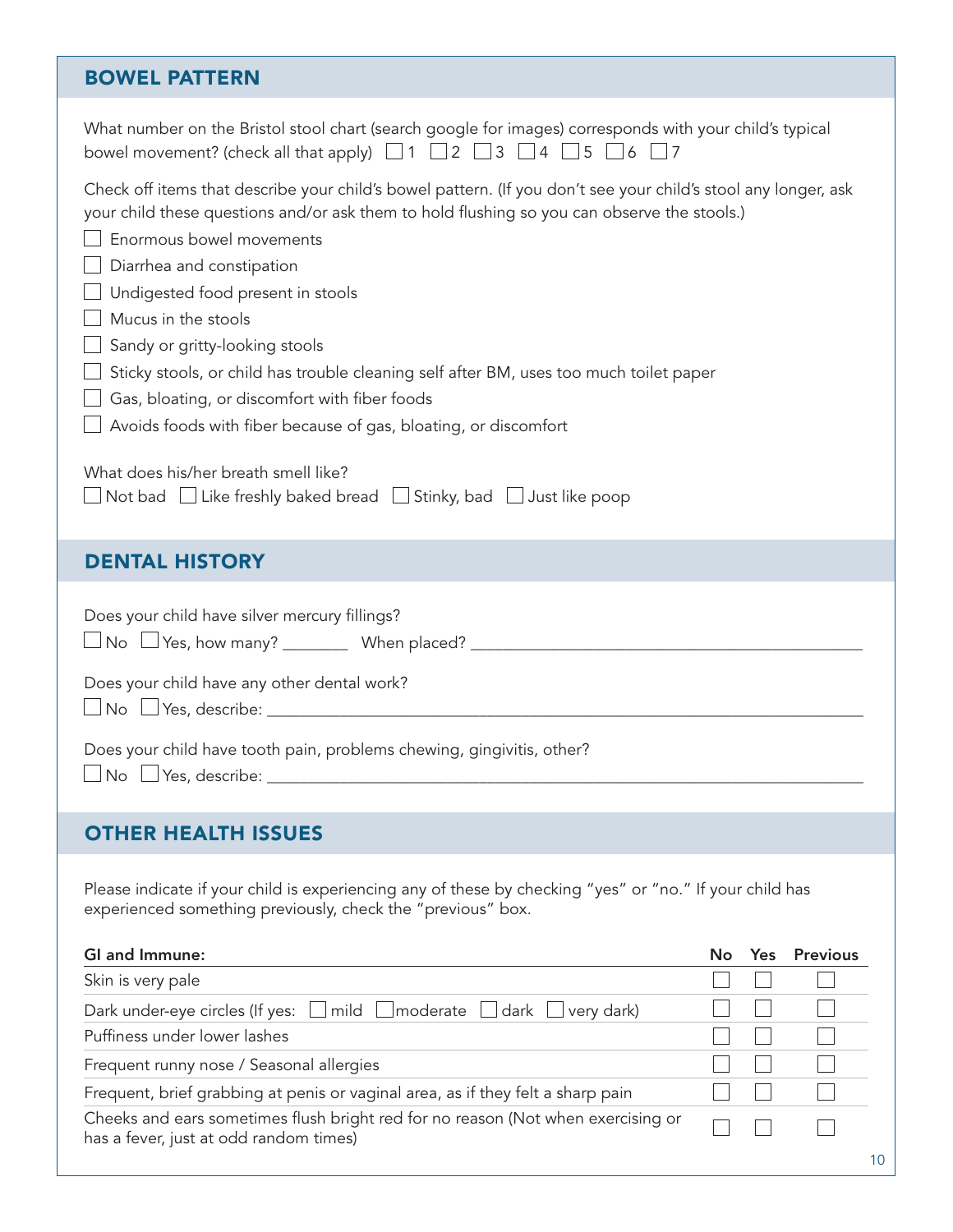## OTHER HEALTH ISSUES (continued)

| GI and Immune (continued):                                                                      | No | Yes | <b>Previous</b> |
|-------------------------------------------------------------------------------------------------|----|-----|-----------------|
| Eats inedible things (pica)                                                                     |    |     |                 |
| Known or suspected allergies or sensitivities. If yes, please list:                             |    |     |                 |
| Celiac disease                                                                                  |    |     |                 |
| Never gets sick                                                                                 |    |     |                 |
| Catches every cold "coming and going"                                                           |    |     |                 |
| Antibiotics?<br><b>No</b><br>Sinus infections. If yes, how many? ______________<br>Yes          |    |     |                 |
| Do any smokers live in the home?                                                                |    |     |                 |
| Does your child seem less symptomatic when they have a fever?                                   |    |     |                 |
| Strep infections                                                                                |    |     |                 |
| Currently has some warts                                                                        |    |     |                 |
| Molluscum contagiosum                                                                           |    |     |                 |
| Cold sores (fever blisters)                                                                     |    |     |                 |
| Asthma                                                                                          |    |     |                 |
| Eczema                                                                                          |    |     |                 |
| Rashes                                                                                          |    |     |                 |
| <b>Hives</b>                                                                                    |    |     |                 |
| Dermatographism (write on skin with fingernail and see letters on skin minutes/<br>hours later) |    |     |                 |
| Ringworm                                                                                        |    |     |                 |
| <b>Yeast Screening:</b>                                                                         | No | Yes | <b>Previous</b> |
| Silly, "drunken" laughter that is inappropriate                                                 |    |     |                 |
| Cheeks have bumpy red patches                                                                   |    |     |                 |
| Red ring right around the anus                                                                  |    |     |                 |
| Rectal or vaginal itching                                                                       |    |     |                 |
| Cracking or peeling hands or feet                                                               |    |     |                 |
| Ridged, discolored nails or toenails                                                            |    |     |                 |
| Jock itch or athlete's foot                                                                     |    |     |                 |
| Geographic tongue (map-like)                                                                    |    |     |                 |
| Toe-walking                                                                                     |    |     |                 |
| Urinary tract infections. How many? ___                                                         |    |     |                 |
| Kidney infections                                                                               |    |     |                 |
| Frequently grabs penis or vaginal area                                                          |    |     |                 |
| Spaced out, foggy, in a different world                                                         |    |     |                 |
| Cravings for desserts and sugary foods                                                          |    |     |                 |
| Depression or irritability                                                                      |    |     | 11              |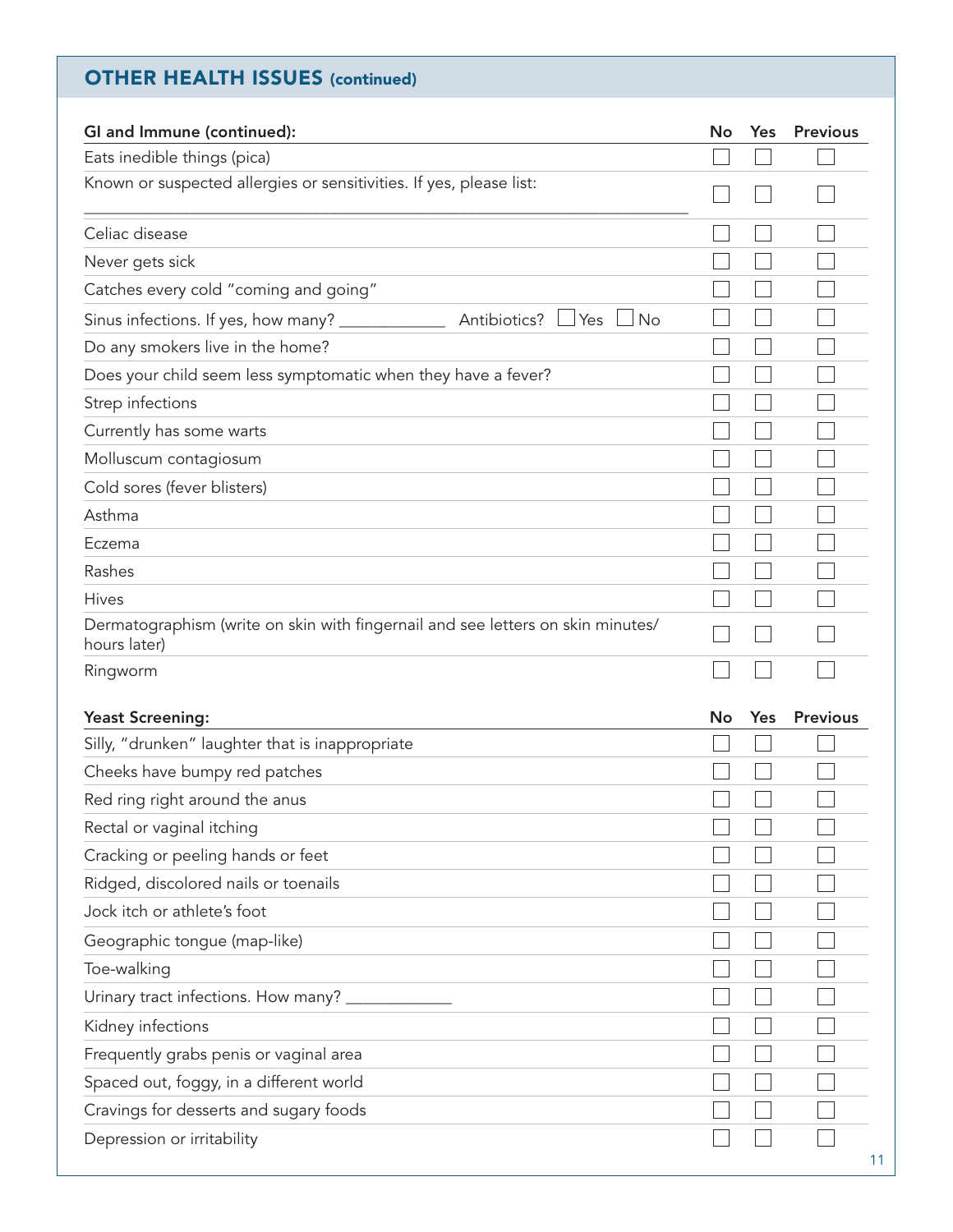#### OTHER HEALTH ISSUES (continued)

| <b>Yeast Screening (continued):</b><br>Check all that apply:<br>Wet hair smells funny or like a wet dog<br>Scalp is crusty or flaky<br>Dry flaky skin around the ears, eyebrows or nose<br>Persistent cradle cap<br>Has your child been prescribed or used Diflucan, Nystatin or other antifungals? |    |            |                 |
|-----------------------------------------------------------------------------------------------------------------------------------------------------------------------------------------------------------------------------------------------------------------------------------------------------|----|------------|-----------------|
| $\Box$ Yes, describe:<br>No                                                                                                                                                                                                                                                                         |    |            |                 |
|                                                                                                                                                                                                                                                                                                     |    |            |                 |
| <b>PANS/PANDAS Screening:</b>                                                                                                                                                                                                                                                                       | No | <b>Yes</b> | <b>Previous</b> |
| Did symptoms change suddenly after an infection (strep, flu, cold/cough)?                                                                                                                                                                                                                           |    |            |                 |
| Obsessions/compulsions, describe:                                                                                                                                                                                                                                                                   |    |            |                 |
| Anxiety/phobias (especially separation anxiety), describe:                                                                                                                                                                                                                                          |    |            |                 |
| Emotional outbursts, including aggression                                                                                                                                                                                                                                                           |    |            |                 |
| Changes in handwriting/drawing, describe:                                                                                                                                                                                                                                                           |    |            |                 |
| Regression in developmental skills or behavior (ex: babytalk, tantrums, etc)                                                                                                                                                                                                                        |    |            |                 |
| Urinary accidents (day or nighttime)                                                                                                                                                                                                                                                                |    |            |                 |
| Tics, describe:                                                                                                                                                                                                                                                                                     |    |            |                 |
| Refusal to eat food, describe:                                                                                                                                                                                                                                                                      |    |            |                 |
| Changes in sleep pattern, describe:                                                                                                                                                                                                                                                                 |    |            |                 |
| Decline in school performance, describe:                                                                                                                                                                                                                                                            |    |            |                 |
|                                                                                                                                                                                                                                                                                                     |    |            |                 |
| <b>Mitochondrial Screening:</b>                                                                                                                                                                                                                                                                     | No | <b>Yes</b> | <b>Previous</b> |
| Poor muscle tone                                                                                                                                                                                                                                                                                    |    |            |                 |
| Curved back, "C" shape when sitting                                                                                                                                                                                                                                                                 |    |            |                 |
| Difficulty knowing self in space                                                                                                                                                                                                                                                                    |    |            |                 |
| Tires easily                                                                                                                                                                                                                                                                                        |    |            |                 |
| Eye-hand coordination is poor                                                                                                                                                                                                                                                                       |    |            |                 |
| Joints are hyper-flexible                                                                                                                                                                                                                                                                           |    |            |                 |
| Expressive and receptive speech is poor                                                                                                                                                                                                                                                             |    |            |                 |
| "Crashes" when they get sick (gets dehydrated or even hospitalized)                                                                                                                                                                                                                                 |    |            |                 |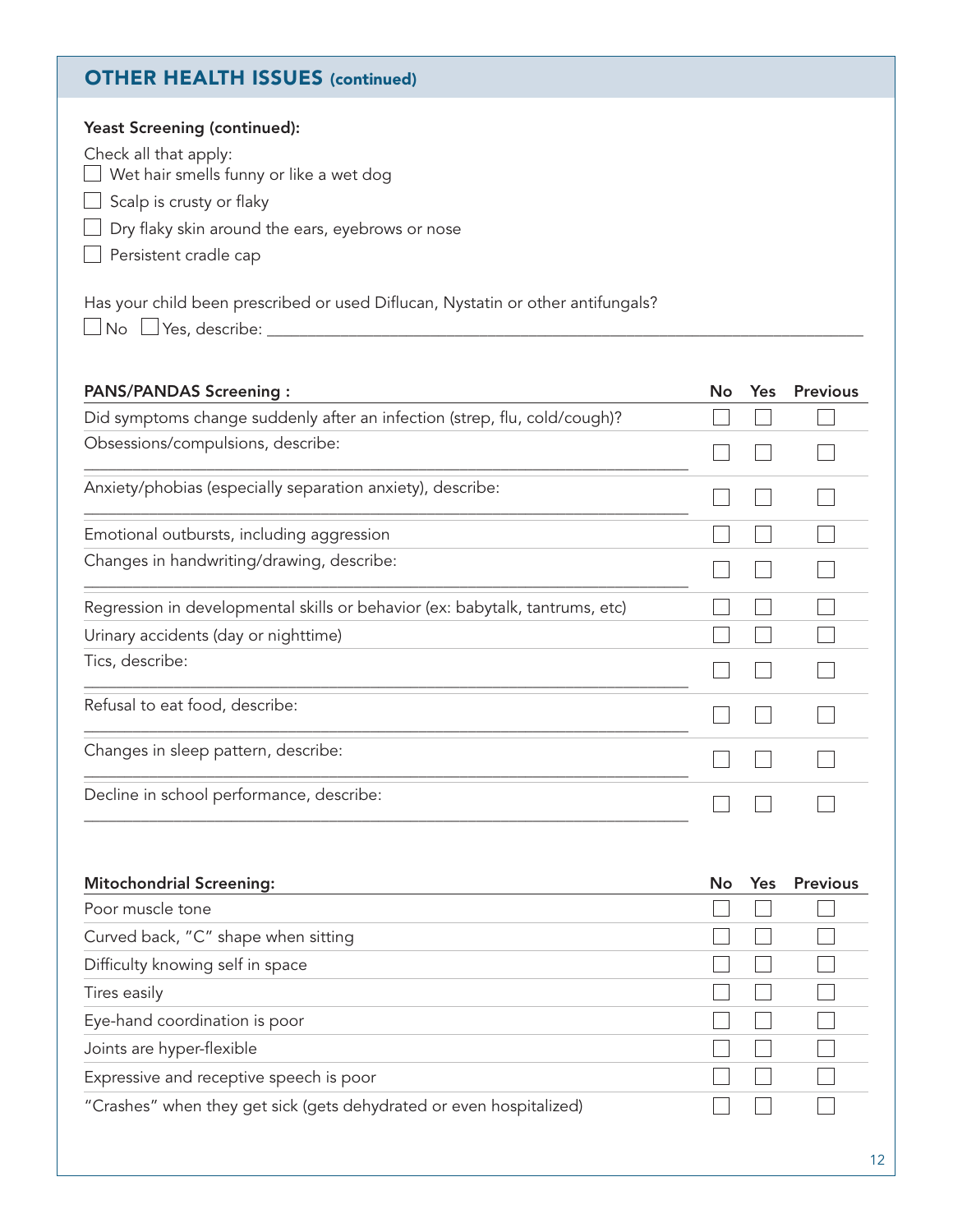#### OTHER HEALTH ISSUES (continued)

| <b>ADHD Screening*:</b>                                            | No. | Yes | Previous |
|--------------------------------------------------------------------|-----|-----|----------|
| Active in womb                                                     |     |     |          |
| Colicky or fussy eater as infant                                   |     |     |          |
| Difficult to comfort as infant/young child                         |     |     |          |
| Sensitive to noise or touch (now or in past)                       |     |     |          |
| Difficulty toilet training as toddler                              |     |     |          |
| Terrible - 2's on overdrive?                                       |     |     |          |
| Staring spells where appears unresponsive for brief period of time |     |     |          |

*\*If your child is being evaluated for ADHD, please also complete Vanderbilt Screening (parent and teacher) and online evaluation at https://addtypetest.com and forward email results to info@seealternatives.com.*

| <b>Reflux Screening:</b>                                                   | No | Yes. | <b>Previous</b> |
|----------------------------------------------------------------------------|----|------|-----------------|
| Has known reflux                                                           |    |      |                 |
| Swallows or clears throat frequently                                       |    |      |                 |
| Tooth enamel has been eroded by gastric acid                               |    |      |                 |
| Facial grimacing                                                           |    |      |                 |
| Gritting teeth                                                             |    |      |                 |
| Wincing                                                                    |    |      |                 |
| Sighing, groaning                                                          |    |      |                 |
| <b>Burping</b>                                                             |    |      |                 |
| Pacing around the house, hyperactive, jumping up and down                  |    |      |                 |
| Puts off going to sleep                                                    |    |      |                 |
| Frequent waking at night                                                   |    |      |                 |
| Falls asleep propped up in bed, propped up on couch, or bent over a pillow |    |      |                 |

| <b>Signs of Zinc Deficiency:</b>       | No.          |         | Yes Previous |
|----------------------------------------|--------------|---------|--------------|
| Has white dots or lines on fingernails |              |         | .            |
| Acne/sparse hair/psoriasis             | 11111        |         |              |
| Canker sores                           | <b>11</b> 11 |         |              |
| Chews on toys, objects, clothing       |              | $\perp$ |              |

| Signs of an Essential Fatty Acid Deficiency: |  | No Yes Previous |
|----------------------------------------------|--|-----------------|
| Keratosis pilaris                            |  |                 |
| Dry, coarse hair                             |  | and a material  |

| <b>Signs of Magnesium Deficiency:</b> |  | No Yes Previous |
|---------------------------------------|--|-----------------|
| Muscle twitches/tingling              |  |                 |
| Sighing                               |  |                 |
| Salt craving                          |  |                 |
| Chews on toys, objects, clothing      |  |                 |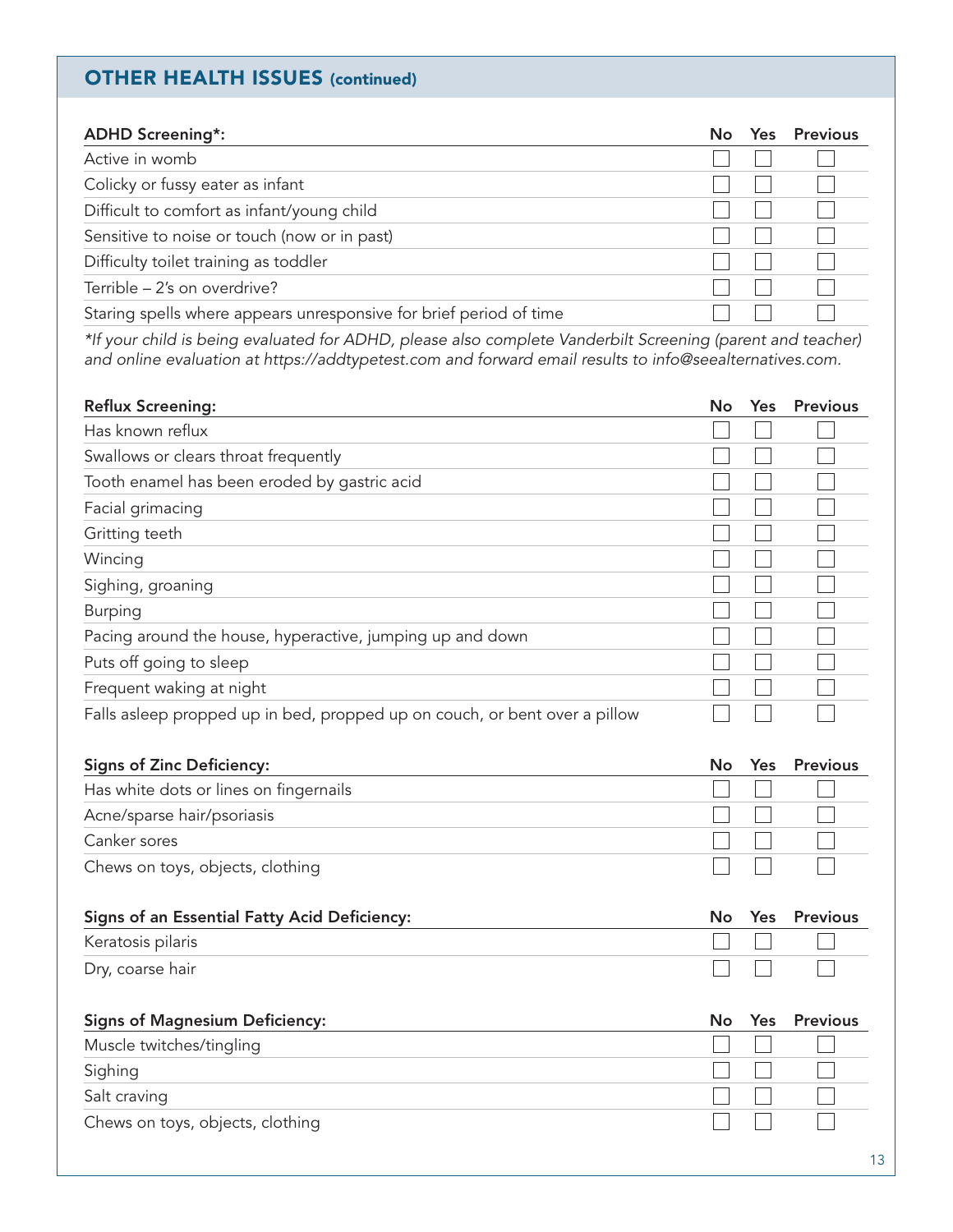#### MEDICATIONS/SUPPLEMENTS/TREATMENTS

List all medications and supplements your child has used and approximate dates of use. In the notes, please provide any reactions, details regarding your child's response, any information you want us to know about the medications. If you need more space, please attach an additional page.

| <b>Medication/Supplement</b>                                          | <b>Dates Used</b>                              | <b>Notes About Medications</b>          |  |  |  |
|-----------------------------------------------------------------------|------------------------------------------------|-----------------------------------------|--|--|--|
|                                                                       |                                                |                                         |  |  |  |
|                                                                       |                                                |                                         |  |  |  |
|                                                                       |                                                |                                         |  |  |  |
|                                                                       |                                                |                                         |  |  |  |
|                                                                       |                                                |                                         |  |  |  |
|                                                                       |                                                |                                         |  |  |  |
|                                                                       |                                                |                                         |  |  |  |
|                                                                       |                                                |                                         |  |  |  |
|                                                                       |                                                |                                         |  |  |  |
|                                                                       |                                                |                                         |  |  |  |
|                                                                       |                                                |                                         |  |  |  |
|                                                                       |                                                |                                         |  |  |  |
|                                                                       |                                                |                                         |  |  |  |
|                                                                       |                                                |                                         |  |  |  |
|                                                                       |                                                |                                         |  |  |  |
| Prolonged or regular use of NSAIDS (Aleve, Advil/Motrin, etc)?        |                                                |                                         |  |  |  |
| Prolonged or regular use of Tylenol?                                  |                                                |                                         |  |  |  |
|                                                                       |                                                |                                         |  |  |  |
| Prolonged or regular use of anti-reflux medications?                  |                                                |                                         |  |  |  |
| What integrative health approaches have you utilized with your child? |                                                |                                         |  |  |  |
| Supplements, including<br>multivitamins<br>Chiropractic care          | Hypnosis<br><b>Breathing Exercises</b><br>Yoga | Energy healing<br>Prayer<br>Reflexology |  |  |  |
| Essential oils (topical, internal)                                    | Meditation                                     | Aromatherapy                            |  |  |  |
| Massage<br>Biofeedback                                                | Acupuncture                                    | Other:                                  |  |  |  |
|                                                                       | Homeopathy                                     |                                         |  |  |  |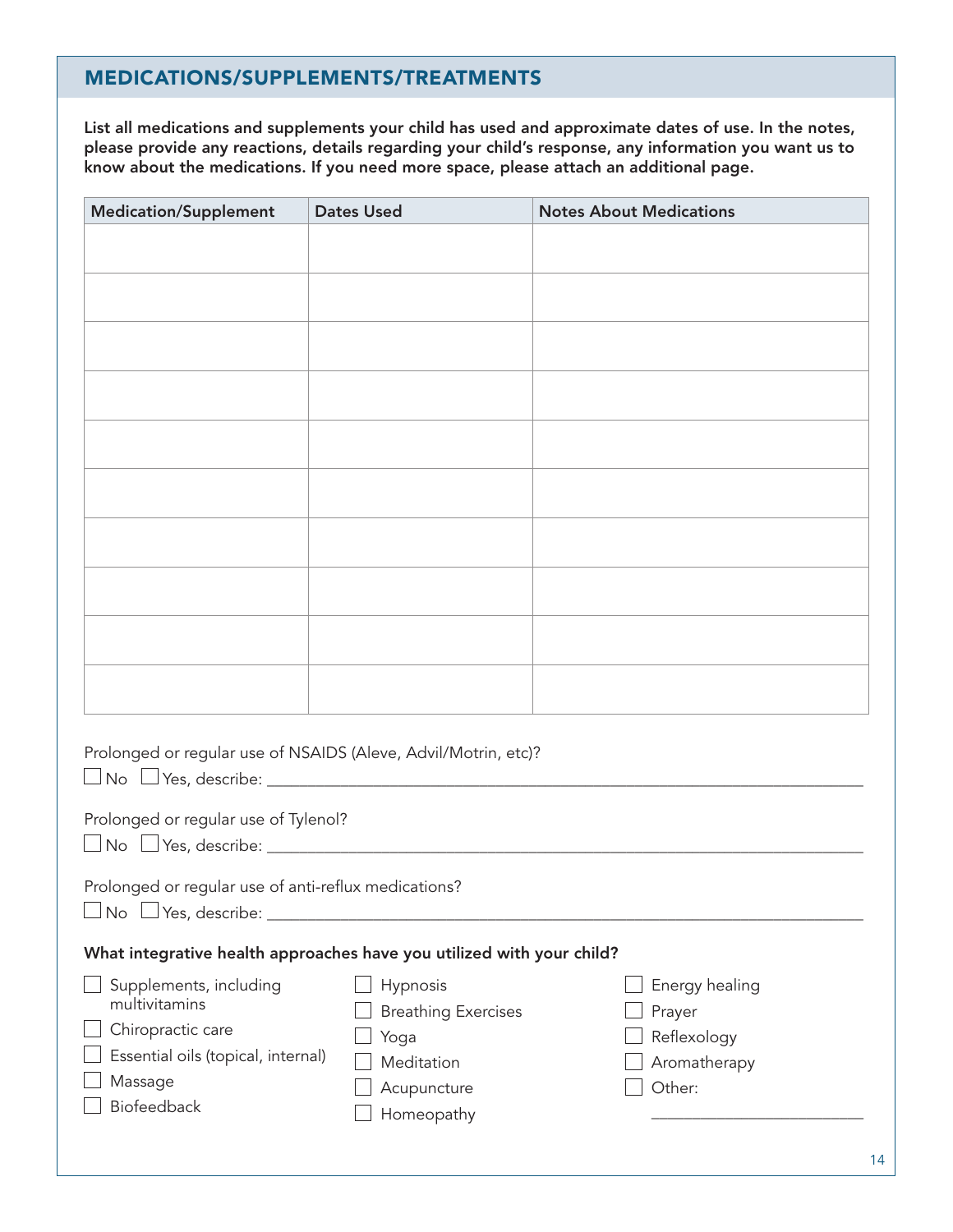#### READINESS ASSESSMENT

In order to improve your child's health, lifestyle modifications are required. On a scale of 5 (very willing) to 1 (not willing at all), how willing are your child and his/her caregivers to make the following modifications?

| <b>Modification</b>                                          | <b>Child/Teen</b> | <b>Mother</b> | <b>Father</b> | Other |
|--------------------------------------------------------------|-------------------|---------------|---------------|-------|
| Significantly modify diet                                    |                   |               |               |       |
| Take nutritional supplements DAILY                           |                   |               |               |       |
| Keep a record of everything eaten DAILY                      |                   |               |               |       |
| Modify schedule (extracurricular activities,<br>work/school) |                   |               |               |       |
| Modify sleep                                                 |                   |               |               |       |
| Practice relaxation/stress management<br>techniques          |                   |               |               |       |
| Engage in regular exercise                                   |                   |               |               |       |
| Reduce TV/device time                                        |                   |               |               |       |

What might make it difficult for you to follow through on your commitment to make the changes above?

 $\mathcal{L}_\mathcal{L} = \mathcal{L}_\mathcal{L} = \mathcal{L}_\mathcal{L} = \mathcal{L}_\mathcal{L} = \mathcal{L}_\mathcal{L} = \mathcal{L}_\mathcal{L} = \mathcal{L}_\mathcal{L} = \mathcal{L}_\mathcal{L} = \mathcal{L}_\mathcal{L} = \mathcal{L}_\mathcal{L} = \mathcal{L}_\mathcal{L} = \mathcal{L}_\mathcal{L} = \mathcal{L}_\mathcal{L} = \mathcal{L}_\mathcal{L} = \mathcal{L}_\mathcal{L} = \mathcal{L}_\mathcal{L} = \mathcal{L}_\mathcal{L}$ 

 $\mathcal{L}_\mathcal{L} = \mathcal{L}_\mathcal{L} = \mathcal{L}_\mathcal{L} = \mathcal{L}_\mathcal{L} = \mathcal{L}_\mathcal{L} = \mathcal{L}_\mathcal{L} = \mathcal{L}_\mathcal{L} = \mathcal{L}_\mathcal{L} = \mathcal{L}_\mathcal{L} = \mathcal{L}_\mathcal{L} = \mathcal{L}_\mathcal{L} = \mathcal{L}_\mathcal{L} = \mathcal{L}_\mathcal{L} = \mathcal{L}_\mathcal{L} = \mathcal{L}_\mathcal{L} = \mathcal{L}_\mathcal{L} = \mathcal{L}_\mathcal{L}$ 

How supportive do you think the people in your household will be to implementing changes?

#### SPIRITUALITY ASSESSMENT

Does your family have spiritual beliefs that help you cope with stress/difficult times?

No Yes, describe: \_\_\_\_\_\_\_\_\_\_\_\_\_\_\_\_\_\_\_\_\_\_\_\_\_\_\_\_\_\_\_\_\_\_\_\_\_\_\_\_\_\_\_\_\_\_\_\_\_\_\_\_\_\_\_\_\_\_\_\_\_\_\_\_\_\_\_\_\_\_\_\_\_

What importance does spirituality play in your family life?

How has your spirituality influenced how you take care of your family?

|  | Are you part of a spiritual community? $\Box$ No $\Box$ Yes, describe what support is provided for your family: |  |  |  |
|--|-----------------------------------------------------------------------------------------------------------------|--|--|--|
|--|-----------------------------------------------------------------------------------------------------------------|--|--|--|

\_\_\_\_\_\_\_\_\_\_\_\_\_\_\_\_\_\_\_\_\_\_\_\_\_\_\_\_\_\_\_\_\_\_\_\_\_\_\_\_\_\_\_\_\_\_\_\_\_\_\_\_\_\_\_\_\_\_\_\_\_\_\_\_\_\_\_\_\_\_\_\_\_\_\_\_\_\_\_\_\_\_\_\_\_\_\_\_\_\_\_\_\_\_\_\_

\_\_\_\_\_\_\_\_\_\_\_\_\_\_\_\_\_\_\_\_\_\_\_\_\_\_\_\_\_\_\_\_\_\_\_\_\_\_\_\_\_\_\_\_\_\_\_\_\_\_\_\_\_\_\_\_\_\_\_\_\_\_\_\_\_\_\_\_\_\_\_\_\_\_\_\_\_\_\_\_\_\_\_\_\_\_\_\_\_\_\_\_\_\_\_\_

\_\_\_\_\_\_\_\_\_\_\_\_\_\_\_\_\_\_\_\_\_\_\_\_\_\_\_\_\_\_\_\_\_\_\_\_\_\_\_\_\_\_\_\_\_\_\_\_\_\_\_\_\_\_\_\_\_\_\_\_\_\_\_\_\_\_\_\_\_\_\_\_\_\_\_\_\_\_\_\_\_\_\_\_\_\_\_\_\_\_\_\_\_\_\_\_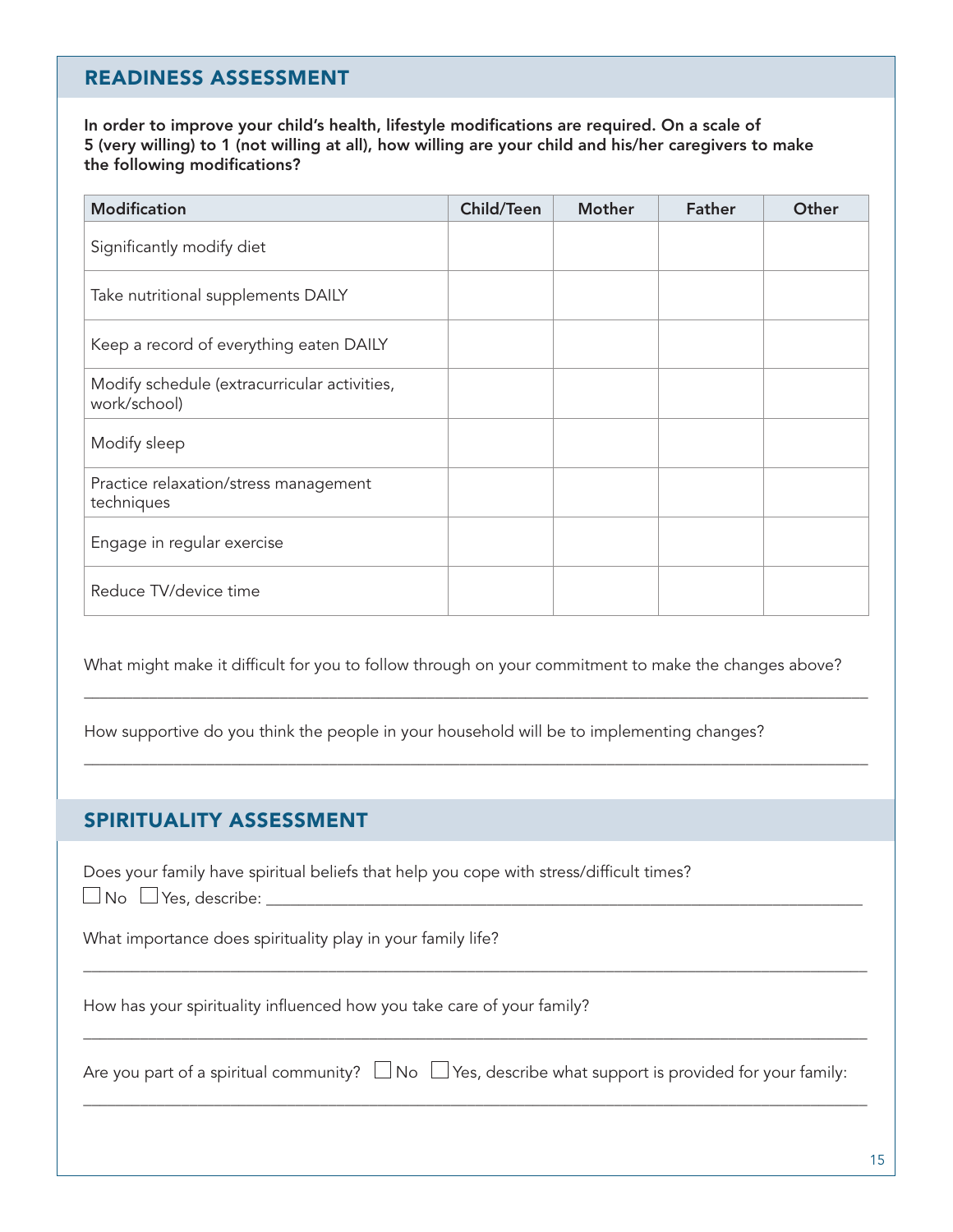## ADVERSE CHILDHOOD EVENTS FOR CHILD

| Have any of the following occurred at any point since your child was born? Please check all that apply.                                                                                                                |
|------------------------------------------------------------------------------------------------------------------------------------------------------------------------------------------------------------------------|
| Your child's parents or guardians were separated or divorced                                                                                                                                                           |
| Your child lived with a household member who served time in jail or prison                                                                                                                                             |
| Your child lived with a household member who was depressed, mentally ill or attempted suicide                                                                                                                          |
| Your child saw or heard household members hurt or threaten to hurt each other                                                                                                                                          |
| A household member swore at, insulted, humiliated, or put down your child in a way that scared<br>your child OR a household member acted in a way that made your child afraid that he/she might be<br>physically hurt. |
| Someone touched your child's private parts or asked your child to touch their private parts in a<br>sexual way                                                                                                         |
| More than once, your child went without food, clothing, a place to live, or had no one to protect him/her                                                                                                              |
| Someone pushed, grabbed, slapped or threw something at your child OR your child was hit so hard that<br>your child was injured or had marks                                                                            |
| Your child lived with someone who had a problem with drinking or using drugs                                                                                                                                           |
| Your child often felt unsupported, unloved, and/or unprotected                                                                                                                                                         |
| Your child was in foster care                                                                                                                                                                                          |
| Your child experienced harassment or bullying at school                                                                                                                                                                |
| Your child lived with a parent or guardian who died                                                                                                                                                                    |
| Your child was separated from his/her primary caregiver through deportation/immigration                                                                                                                                |
| Your child has had a serious medical procedure or life-threatening illness                                                                                                                                             |
| Your child often saw or heard violence in the neighborhood or in school                                                                                                                                                |
| Your child was treated badly because of race, sexual orientation, place of birth, disability or religion                                                                                                               |
| How did the parents respond to these events?                                                                                                                                                                           |

How did the child respond to these events?

What types of support did the family have during these events (family, friends, child care, community services, counseling)?

 $\mathcal{L}_\mathcal{L} = \mathcal{L}_\mathcal{L} = \mathcal{L}_\mathcal{L} = \mathcal{L}_\mathcal{L} = \mathcal{L}_\mathcal{L} = \mathcal{L}_\mathcal{L} = \mathcal{L}_\mathcal{L} = \mathcal{L}_\mathcal{L} = \mathcal{L}_\mathcal{L} = \mathcal{L}_\mathcal{L} = \mathcal{L}_\mathcal{L} = \mathcal{L}_\mathcal{L} = \mathcal{L}_\mathcal{L} = \mathcal{L}_\mathcal{L} = \mathcal{L}_\mathcal{L} = \mathcal{L}_\mathcal{L} = \mathcal{L}_\mathcal{L}$ 

 $\mathcal{L}_\mathcal{L} = \mathcal{L}_\mathcal{L} = \mathcal{L}_\mathcal{L} = \mathcal{L}_\mathcal{L} = \mathcal{L}_\mathcal{L} = \mathcal{L}_\mathcal{L} = \mathcal{L}_\mathcal{L} = \mathcal{L}_\mathcal{L} = \mathcal{L}_\mathcal{L} = \mathcal{L}_\mathcal{L} = \mathcal{L}_\mathcal{L} = \mathcal{L}_\mathcal{L} = \mathcal{L}_\mathcal{L} = \mathcal{L}_\mathcal{L} = \mathcal{L}_\mathcal{L} = \mathcal{L}_\mathcal{L} = \mathcal{L}_\mathcal{L}$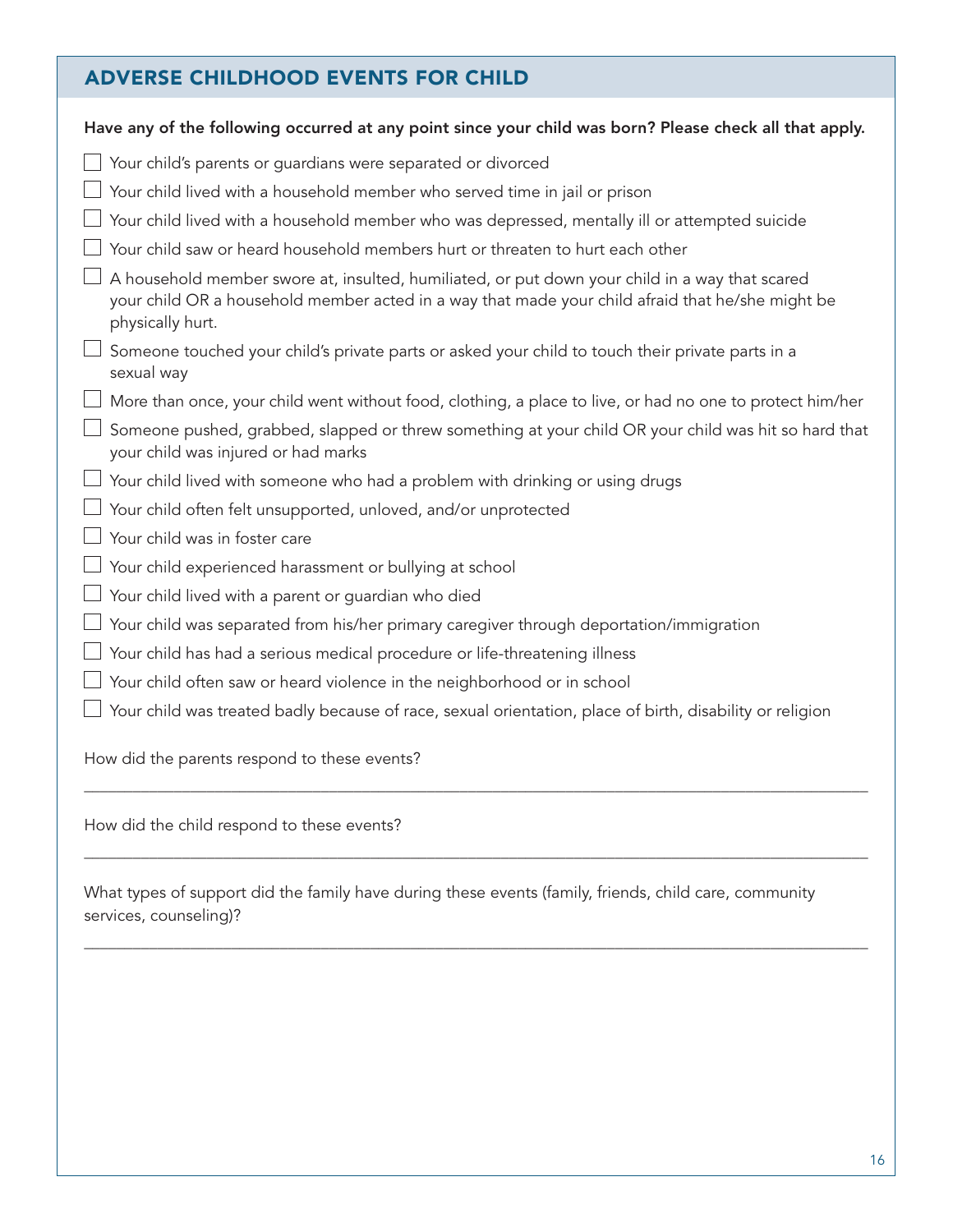#### ADVERSE CHILDHOOD EVENTS AND RESILIENCY FOR PARENTS

Being a parent is challenging, even more so with a child who has a medical condition. This assessment helps us support you in your parenting. Your answers will be kept confidential. (If your family is structured differently from mother/father, please specify relationship). Please check the box if any apply to you.

| While you were growing up, during your first 18 years of life:                                                                                                                                          | Mother/<br><b>Parent A</b> | Father/<br><b>Parent B</b> |
|---------------------------------------------------------------------------------------------------------------------------------------------------------------------------------------------------------|----------------------------|----------------------------|
| Did a parent or other adult in the household swear at you, insult you, put you down or<br>humiliate you OR act in a way that made you afraid you might be physically hurt?                              |                            |                            |
| Did a parent or other adult in the household push, grab, slap, or throw something at<br>you OR ever hit you so hard that you had marks or were injured?                                                 |                            |                            |
| Did an adult or person at least 5 years older than you ever touch or fondle you or<br>have you touch their body in a sexual way? Or attempt to have oral, anal, or vaginal<br>intercourse with you?     |                            |                            |
| Did you feel that no one in your family loved you or thought you were important or<br>special? Or that your family did not look out for each other, feel close to each other, or<br>support each other? |                            |                            |
| Did you feel that you didn't have enough to eat, had to wear dirty clothes, had no one<br>to protect you?                                                                                               |                            |                            |
| Did you feel that your parents were to drunk or high to take care of you or take you to<br>the doctor if you needed it?                                                                                 |                            |                            |
| Were your parents ever separated or divorced?                                                                                                                                                           |                            |                            |
| Was your mother (or other female adult) pushed, grabbed, slapped, had items thrown<br>at her, kicked, bitten, hit, or threatened with a gun/knife?                                                      |                            |                            |
| Did you live with anyone who was a problem drinker, alcoholic, or used street drugs?                                                                                                                    |                            |                            |
| Was a household member depressed or mentally ill, or did a household member<br>attempt suicide?                                                                                                         |                            |                            |
| Did a household member go to prison?                                                                                                                                                                    |                            |                            |
| Did you experience harassment or bullying at school?                                                                                                                                                    |                            |                            |
| Did you live with a parent or guardian who died?                                                                                                                                                        |                            |                            |
| Did you have a serious medical procedure or life-threatening illness?                                                                                                                                   |                            |                            |
| Did you see or hear violence in your neighborhood or school?                                                                                                                                            |                            |                            |
| Were you treated badly because of race, sexual orientation, place of birth, disability<br>or religion?                                                                                                  |                            |                            |
| I had people in my family who loved me.                                                                                                                                                                 |                            |                            |
| I had a trusted adult or family member who I could talk to about my concerns.                                                                                                                           |                            |                            |
| As a youth, people noticed that I was capable and could get things done.                                                                                                                                |                            |                            |
| I was independent and a go-getter.                                                                                                                                                                      |                            |                            |
| There are people I can count on now in my life.                                                                                                                                                         |                            |                            |

#### Mother/Parent A:

Father/Parent B:

How did you deal with stressors as a child?

\_\_\_\_\_\_\_\_\_\_\_\_\_\_\_\_\_\_\_\_\_\_\_\_\_\_\_\_\_\_\_\_\_\_\_\_\_\_\_\_\_\_\_\_\_\_

\_\_\_\_\_\_\_\_\_\_\_\_\_\_\_\_\_\_\_\_\_\_\_\_\_\_\_\_\_\_\_\_\_\_\_\_\_\_\_\_\_\_\_\_\_\_

How did you deal with stressors as a child?

How do you deal with stressors now?

How do you deal with stressors now?

\_\_\_\_\_\_\_\_\_\_\_\_\_\_\_\_\_\_\_\_\_\_\_\_\_\_\_\_\_\_\_\_\_\_\_\_\_\_\_\_\_\_\_\_\_\_

\_\_\_\_\_\_\_\_\_\_\_\_\_\_\_\_\_\_\_\_\_\_\_\_\_\_\_\_\_\_\_\_\_\_\_\_\_\_\_\_\_\_\_\_\_\_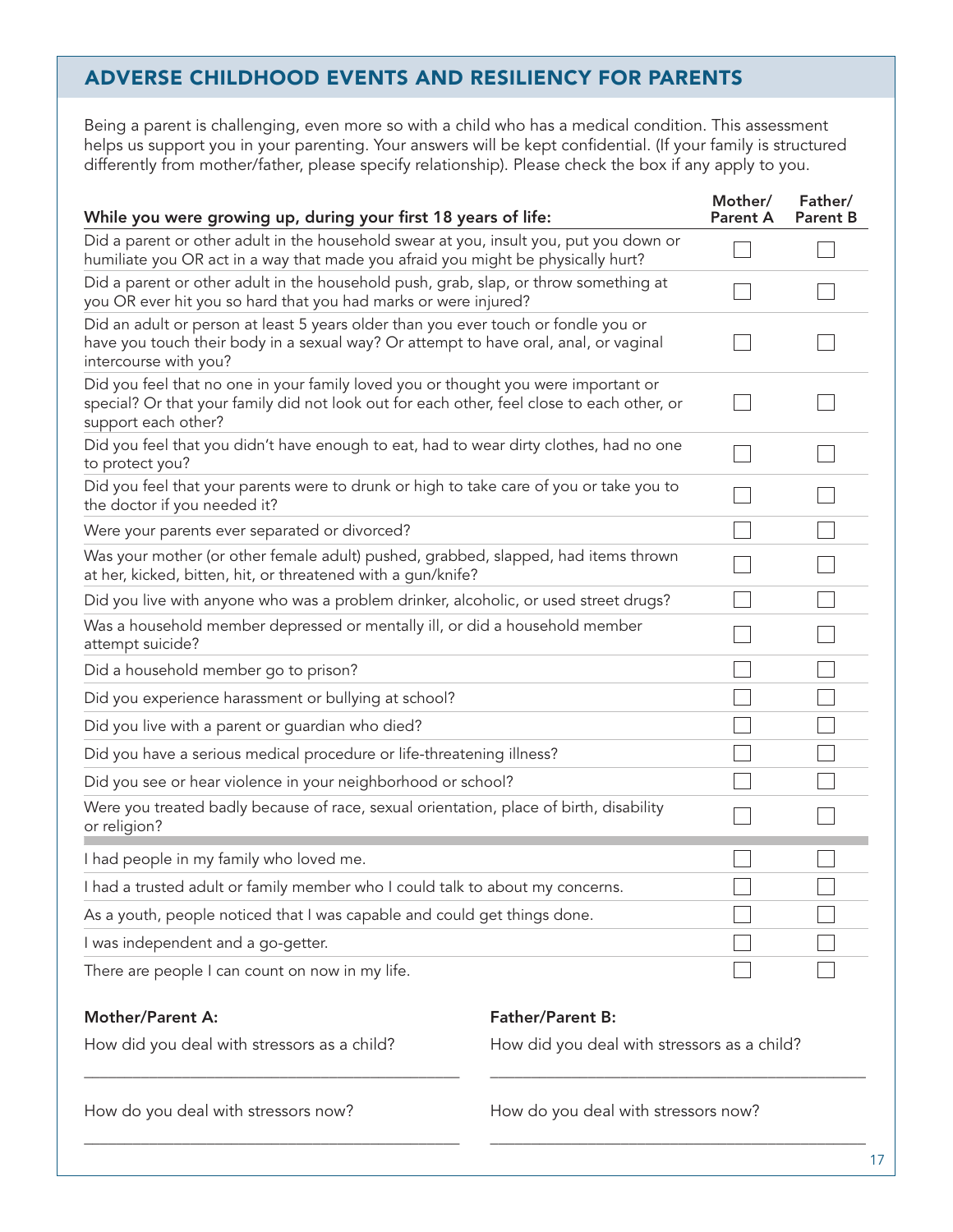#### ADDITIONAL INFORMATION

Is there anything else we should know about your child that was not covered in the previous questions? Please use this space to include additional information if needed.